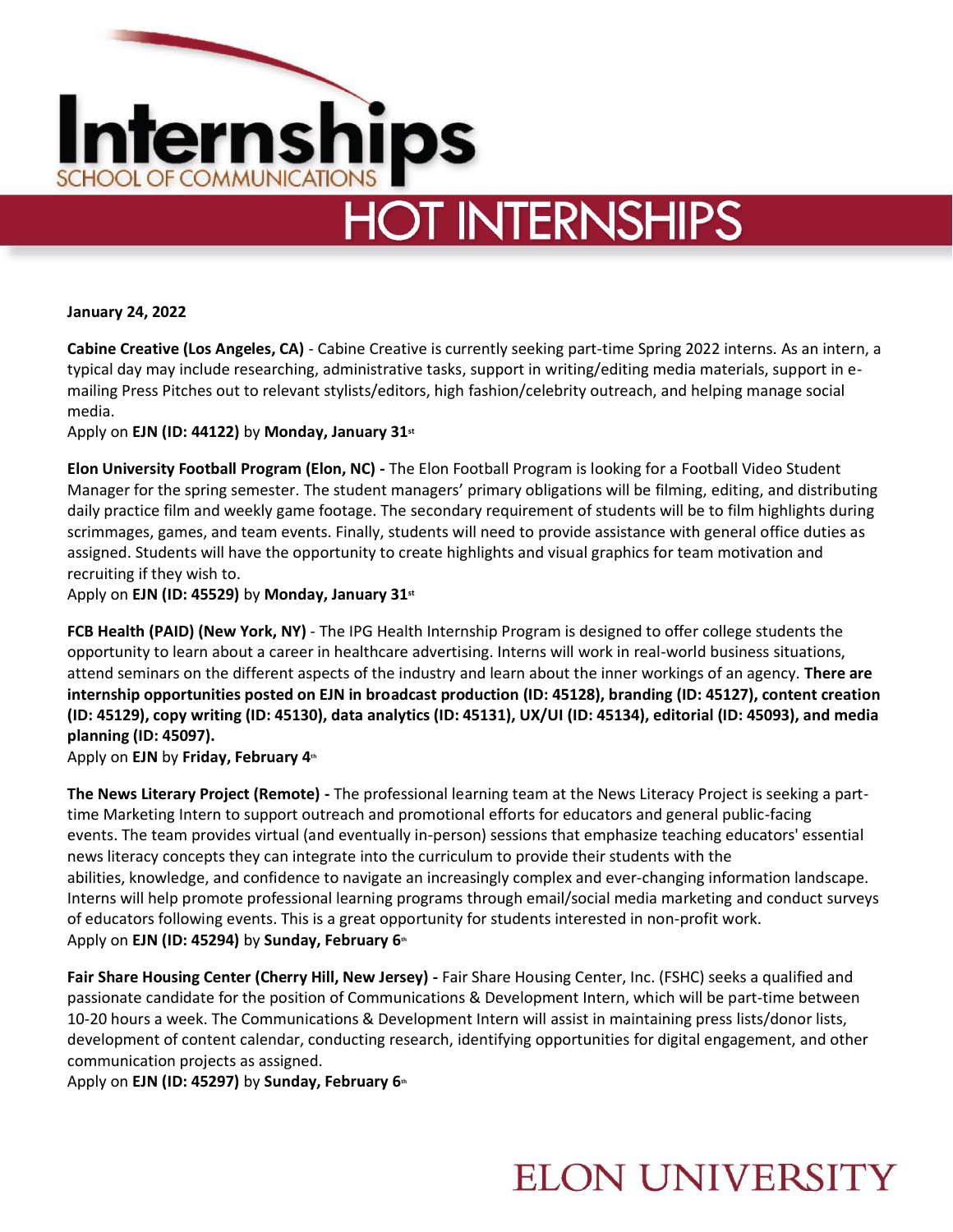

## **HOT INTERNSHIPS**

**Rainforest Foundation US (RFUS) (Brooklyn, NY) -** RFUS is looking for a creative, digitally savvy communicator to support their rights-based forest protection and climate initiatives. This internship is focused on providing support for the implementation of RFUS's communications activities, from social media to blogs to digital campaigns and other editorial work. Immersed in the field of nature-based and people-based solutions to climate change, the intern will build skills while implementing a range of communications strategies, including writing for various audiences and platforms, designing social graphics and communications products for digital platforms and print, and implementing best practices in communications for social impact.

Apply on **EJN (ID: 45295**) by **Sunday, February 6th**

**Smithsonian Institution National Museum of African American History and Culture (NMAAHC) (PAID) (Washington** 

**D.C.) -** The NMAAHC has a media internship opportunity for this summer. The Media Intern will propose creative ideas to contribute to a fast pace dynamic External Affairs Department. The intern will gain insight into the inner workings of the Office of Public Affairs (OPA) at the NMAAHC. When the internship is completed, the intern will develop verbal, written, and professional skills and understand what makes compelling news and be ready to enter any fast-paced public relations firm.

Apply on **EJN (ID: 45252)** by **Tuesday, February 15th**

**All American Entertainment (AAE) (PAID) (Durham, NC) -** AAE is seeking a Talent Content Intern for spring 2022. This internship will offer students a comprehensive understanding of the inner workings of a speaker's bureau, including the talent booking process and the day-to-day activities and tasks of a motivated and collaborative talent content team. Core responsibilities include writing and editing talent profiles, industry and celebrity research, social media and news monitoring, talent outreach, list curation, and database management. Apply on **EJN (ID: 45523)** by **Monday, February 28th**

**LendingTree (PAID) (Remote) -** LendingTree is seeking an Analytics and Reporting Intern for this summer. Responsibilities include assisting with data quality/validation, analyzing data for insights/opportunities to grow the business, and streamline reporting process.

Apply on **EJN (ID: 45644)** by **Tuesday, March 1st**

**The Alamance News (PAID) (Graham, NC) -** The Alamance News is looking for a Marketing/Sales/Graphic Design Intern for spring and summer. This is an opportunity to take the classroom to Main Street to see how marketing on behalf of The Alamance News can assist small, independent business people in the area to grow and expand their company's services within the Alamance County market. Most of the work will be in-person, calling on small business people within Alamance County – and some immediately surrounding areas. While some work, or follow-up, can be done by phone/email, most initial contact will be in person. Hours are flexible; we can work around your class schedule.

Apply on **EJN (ID: 44054)** by **Wednesday, March 2nd**

**Susie Films (Mooresville, NC) -** Susie Films is searching for a Film Production Intern. As an intern, you will be a part of this creative process. You will have the opportunity to observe and gain hands-on experience in the various stages of television and film production: from pre-production to production to post-production. This opportunity is for summer 2022.

Apply on **EJN (ID: 45532)** by **Tuesday, March 15th**

**Unity in Greensboro (Remote) -** Unity in Greensboro is looking for a Video Content Intern. The intern is responsible for receiving an hour-long video on Sunday mornings, watching it, and breaking it into social media content suitable to be published throughout the week. As a part of this role, the intern will also choose a project that benefits the organization and the Intern's professional portfolio, work with the Digital Marketing Specialist to plan the project,

### **ELON UNIVERSITY**